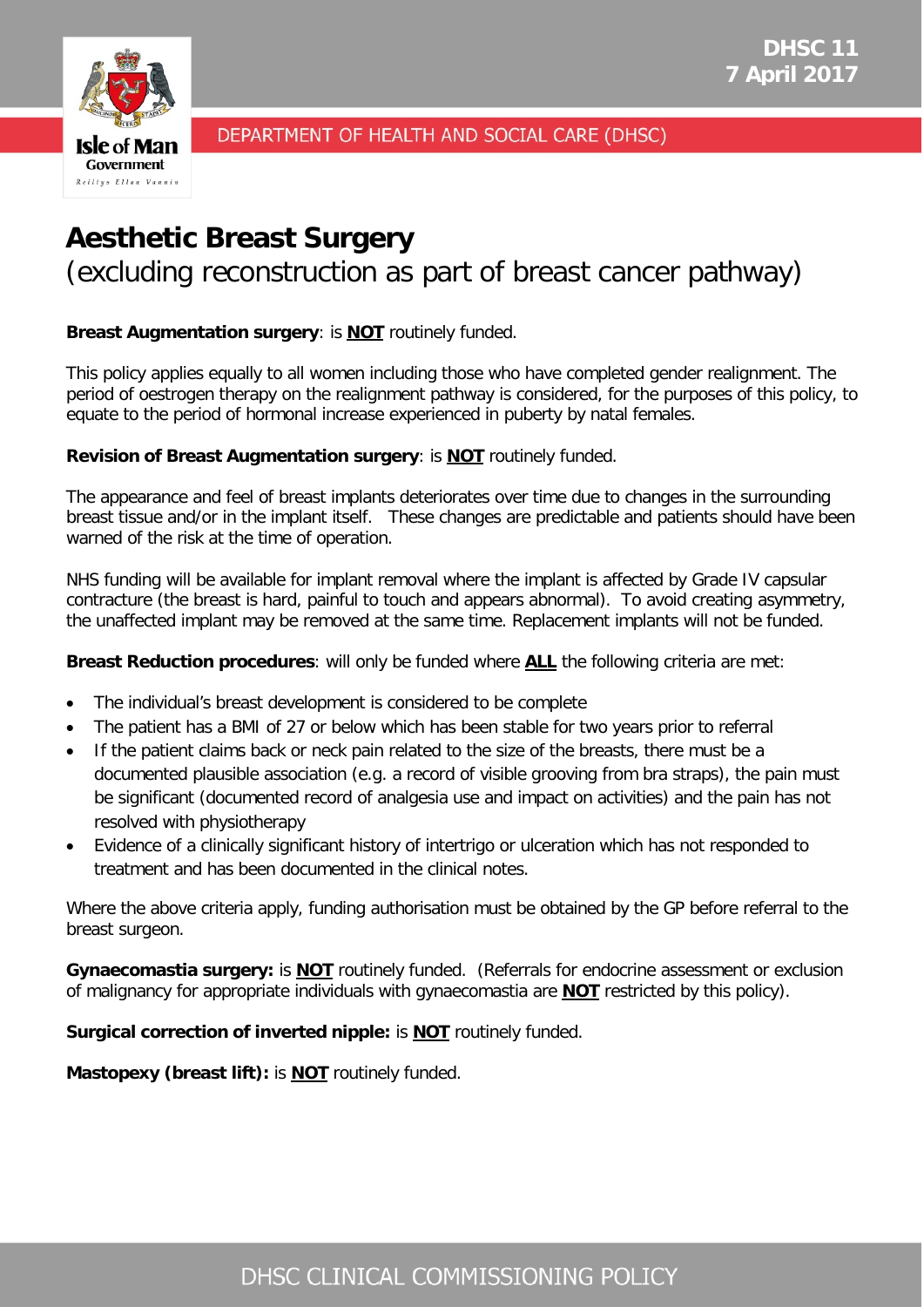| <b>Strength of evidence</b> | <b>Clinical Effectiveness</b>                                                                                                                                                                                                                                                                                                             | <b>Cost Effectiveness</b> |
|-----------------------------|-------------------------------------------------------------------------------------------------------------------------------------------------------------------------------------------------------------------------------------------------------------------------------------------------------------------------------------------|---------------------------|
|                             | Inadequate                                                                                                                                                                                                                                                                                                                                | Inadequate                |
|                             | Funding for procedures intended to improve appearance are not a<br>priority for NHS funding. There is inadequate evidence to support<br>arguments that breast enhancing surgery can improve psychosocial<br>function - and some studies show an association (not necessarily<br>causal) between surgery and poorer psychosocial outcomes. |                           |

#### **Summary of evidence**

Thames Valley Priorities Committee Commissioning Policy Statement TVPC16: Aesthetic treatments for adults and children, 2015 [http://www.fundingrequests.cscsu.nhs.uk/wp-content/uploads/2015/11/TVPC16-](http://www.fundingrequests.cscsu.nhs.uk/wp-content/uploads/2015/11/TVPC16-Aesthetic-treatments-for-adults-and-children-Nov-2015-BU.pdf) [Aesthetic-treatments-for-adults-and-children-Nov-2015-BU.pdf](http://www.fundingrequests.cscsu.nhs.uk/wp-content/uploads/2015/11/TVPC16-Aesthetic-treatments-for-adults-and-children-Nov-2015-BU.pdf)

Greater Manchester EUR Policy: Aesthetic Breast Surgery, GM006-GM010, 2014 (including evidence review). [http://www.buryccg.nhs.uk/Library/Your\\_local\\_nhs/CCGPlanspoliciesandreports/EURpolicies/Aesthetic%20Br](http://www.buryccg.nhs.uk/Library/Your_local_nhs/CCGPlanspoliciesandreports/EURpolicies/Aesthetic%20Breast%20Surgery%20Policy%20-%20April%202014.pdf) [east%20Surgery%20Policy%20-%20April%202014.pdf](http://www.buryccg.nhs.uk/Library/Your_local_nhs/CCGPlanspoliciesandreports/EURpolicies/Aesthetic%20Breast%20Surgery%20Policy%20-%20April%202014.pdf)

Dixon, J, et al, 1994, [ABC of breast diseases:](http://www.ncbi.nlm.nih.gov/pmc/articles/PMC2541002/) congenital [problems and aberrations of normal breast](http://www.ncbi.nlm.nih.gov/pmc/articles/PMC2541002/)  [development and involution,](http://www.ncbi.nlm.nih.gov/pmc/articles/PMC2541002/) Br Med J, 309, 24 September, 797-800.

Freitas, R, et al, 2007, [Poland's Syndrome: different](http://www.ncbi.nlm.nih.gov/pubmed/?term=Poland%E2%80%99s%2BSyndrome%3A%2Bdifferent%2Bclinical%2Bpresentations%2Band%2Bsurgical%2Breconstructions%2Bin%2B18%2Bcases) clinical presentations and surgical reconstructions in 18 [cases,](http://www.ncbi.nlm.nih.gov/pubmed/?term=Poland%E2%80%99s%2BSyndrome%3A%2Bdifferent%2Bclinical%2Bpresentations%2Band%2Bsurgical%2Breconstructions%2Bin%2B18%2Bcases) Aesthet Plast Surg, 31, 140-46.

Heimberg, D, et al, 1996, [The tuberous breast](http://www.ncbi.nlm.nih.gov/pubmed/8881778) deformity: [classification and treatment,](http://www.ncbi.nlm.nih.gov/pubmed/8881778) Br J Plast Surg, 49, 339-45.

Pacifico, M, et al, 2007, [The tuberous breast revisited,](http://www.jprasurg.com/article/S1748-6815%2807%2900017-4/abstract) J Plast Reconstruct Aesthet Surg, 60, 455-64.

North Derbyshire, South Derbyshire and Bassetlaw Commissioning Consortium, 2007, Norcom commissioning policy – specialist plastic surgery procedures", 5-7.

Sadove, C, et al, 2005, [Congenital and acquired](http://www.ncbi.nlm.nih.gov/pubmed/?term=Congenital%2Band%2Bacquired%2Bpediatric%2Bbreast%2Banomalies%3A%2Ba%2Breview%2Bof%2B20%2Byears%2Bexperience) pediatric [breast anomalies: a review of 20 years experience,](http://www.ncbi.nlm.nih.gov/pubmed/?term=Congenital%2Band%2Bacquired%2Bpediatric%2Bbreast%2Banomalies%3A%2Ba%2Breview%2Bof%2B20%2Byears%2Bexperience) Plast Reconstruct Surg, April, 115(4), 1039-1050.

Vale of Glamorgan Local Health Board, 2006, Policy on the commissioning of procedures of low priority or limited clinical effectiveness not normally funded, Annex A, 3.36.

[Procedures of Limited Clinical Effectiveness Phase 1](http://www.lho.org.uk/Download/Public/16352/1/Consolidation%20of%20evidence%20base%20FINAL%20_2_.pdf) - [Consolidation and repository of the existing](http://www.lho.org.uk/Download/Public/16352/1/Consolidation%20of%20evidence%20base%20FINAL%20_2_.pdf) evidence-base -London Health Observatory 2010.

[Health Commission Wales. 2008 Commissioning Criteria](http://wales.gov.uk/dhss/publications/healthcommission/policies/plasticsurgery/plasticsurgerye.pdf) [–Plastic Surgery. Procedures of Low Clinical](http://wales.gov.uk/dhss/publications/healthcommission/policies/plasticsurgery/plasticsurgerye.pdf) [Priority/Procedures not usually available on the National](http://wales.gov.uk/dhss/publications/healthcommission/policies/plasticsurgery/plasticsurgerye.pdf) Health [Service](http://wales.gov.uk/dhss/publications/healthcommission/policies/plasticsurgery/plasticsurgerye.pdf)

Modernisation Agency's Action on Plastic Surgery 2005.